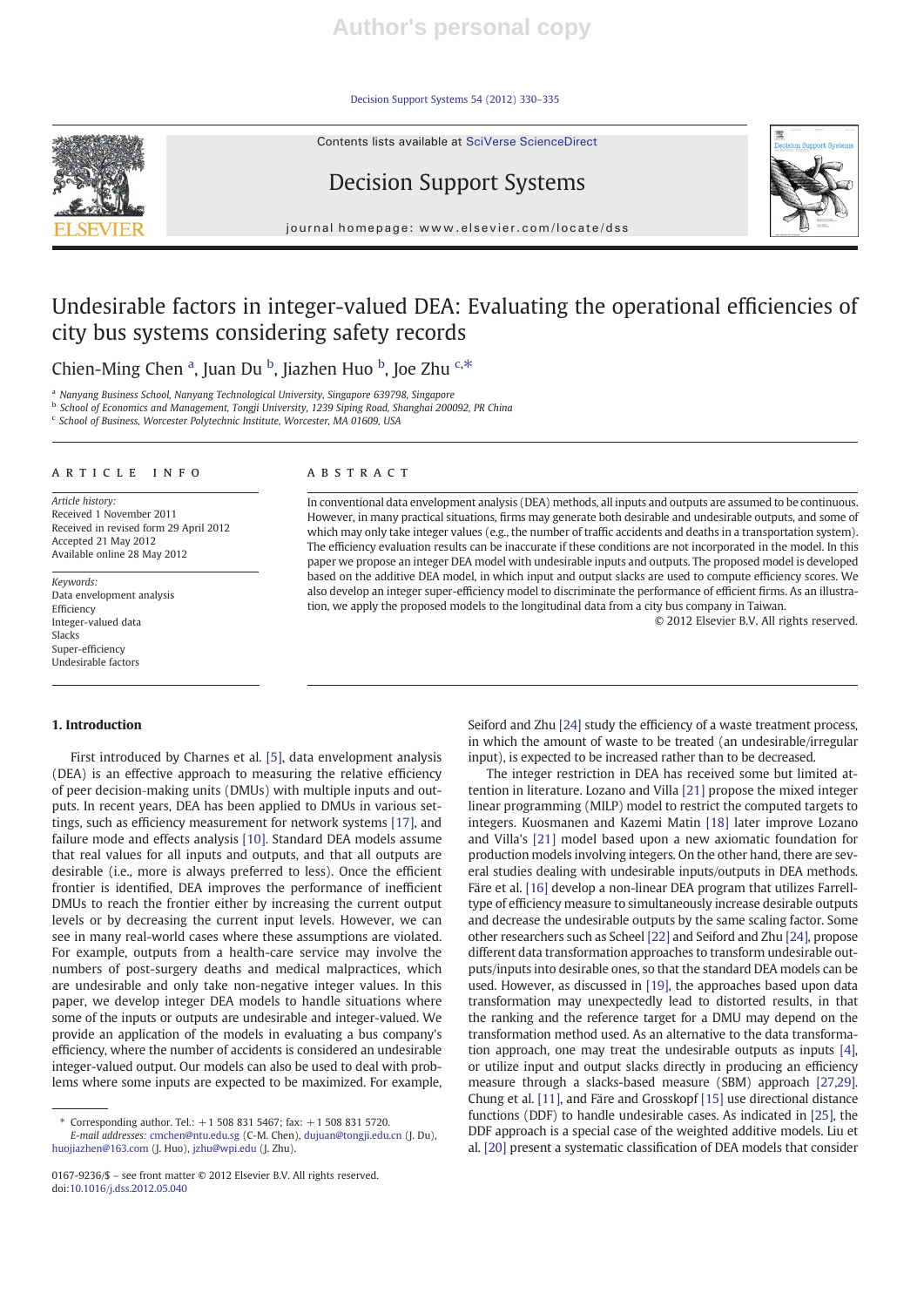undesirable factors, including slacks-based models, radial models, and models with Russell measurement.

In this paper, we use the slacks-based measure (SBM) proposed in [20,27], and formulate additive efficiency and super-efficiency DEA models to deal with integer-valued undesirable data. Our slacks-based measure of super-efficiency analysis is capable of deriving a full ranking of efficient DMUs. Being able to distinguish the performance of efficient DMUs can not only provide decision makers with better insights into the performance of peer DMUs, but also help carry out further analysis for managerial decisions, such as resource-allocation decision (see, e.g., [9]). We illustrate our approach and models through an empirical study of Kaohsiung city bus transit from 1994 to 2009, in which the number of bus accidents represents an integer-valued undesirable output.

The rest of this paper is organized as follows. Section 2 proposes an additive DEA model subject to integer restriction and undesirable factors. Section 3 presents an additive super-efficiency model to further distinguish efficient DMUs. We present an empirical application to Kaohsiung Municipal Bus in Section 4. Section 5 concludes with a summary of our contributions.

### 2. Additive DEA model

We should begin by noting that one may deal with integer-valued variables by rounding the referent targets obtained from the standard DEA model to the nearest integers. However, it has been proven that this simple rounding approach may result in misleading efficiency evaluations and reference targets, especially for those DMUs with relatively small input and output scales [18].

Next we introduce the notations used in this paper. Suppose that there are n DMUs producing the same set of outputs by consuming the same set of inputs. Unit *j* is denoted by  $DMU<sub>i</sub>(j=1, ..., n)$ . We use  $X_i$  and  $Y_i$  to denote the input and output vectors of DMU<sub>i</sub>. We can categorize input and output variables according to whether a variable is continuous or integer-valued, and whether a variable is a regular (desirable) one or undesirable one. Hence in total we have eight variable sets (i.e., inputs or outputs, continuous or integer-valued, desirable or undesirable). The eight variable sets include desirable realvalued inputs and outputs, desirable integer-valued inputs and outputs, undesirable real-valued inputs and outputs, and undesirable integervalued inputs and outputs. As now inputs and outputs are categorized into eight different groups according to their attributes, we use  $m_{GR}$ ,  $S_{GR}$ ,  $m_{BR}$ ,  $S_{BR}$ ,  $m_{GI}$ ,  $S_{GI}$ ,  $m_{BI}$ ,  $S_{BI}$  to respectively represent the number of variables in these eight variable sets. Specifically, the subscripts "G" and "B" stand for "good" and "bad" inputs/outputs, respectively; the subscripts "R" and "I" stand for "real-valued" and "integer-valued" variables, respectively. Finally, we use "m" as the index set for input variables, and "s" for output variables.

We assume that all inputs and outputs are non-negative; i.e., for  $j = 1, ..., n$ , it holds that  $X_j^{GR} = (x_{ij}^{GR})_{m_{GR} \times 1} \ge 0$ ,  $X_j^{GI} = (x_{ij}^{GI})_{m_{GI} \times 1} \ge 0$ ,  $X_j^{BR} = (x_{ij}^{BR})_{m_{BR} \times 1} \geq 0$ ,  $X_{j}^{BI} = (x_{ij}^{BI})_{m_{BI} \times 1} \geq 0$ ,  $Y_j^{GR} = (y_{ij}^{GR})_{s_{GR} \times 1} \geq 0$ ,  $Y_j^{GI} = 0$  $(y_{rj}^{GI})_{s_{GI} \times 1} \ge 0$ ,  $Y_j^{BR} = (y_{rj}^{BR})_{s_{BR} \times 1} \ge 0$ , and  $Y_j^{BI} = (y_{rj}^{BI})_{s_{BI} \times 1} \ge 0$ . The corresponding production possibility set (PPS) with variable returns to scale (VRS) is defined as [20]:

$$
P = \begin{cases} \left(X^{GR}, X^{GI}, X^{BR}, X^{BI}, Y^{GR}, Y^{GI}, Y^{BR}, Y^{BI}\right) \mid \left(\begin{array}{c} X^{GI}, Y^{GI}, \\ X^{BI}, Y^{BI}\end{array}\right) \in Z^{m_{GI} + m_{BI} + m_{GI} + m_{BI}}; \\ \left(\begin{array}{c} X^{GR}, \\ X^{GI}\end{array}\right) \ge \sum_{j=1}^{n} \lambda_j \left(\begin{array}{c} X_j^{GR}, \\ X_j^{SI}\end{array}\right); \\ \left(\begin{array}{c} X^{BR}, \\ X^{BI}\end{array}\right) \le \sum_{j=1}^{n} \lambda_j \left(\begin{array}{c} X_j^{BR}, \\ X_j^{BI}\end{array}\right); \\ \left(\begin{array}{c} Y^{GR}, \\ Y^{GI}\end{array}\right) \le \sum_{j=1}^{n} \lambda_j \left(\begin{array}{c} Y_j^{GR}, \\ Y_j^{GI}\end{array}\right); \\ \left(\begin{array}{c} Y_j^{BR}, \\ Y^{BI}\end{array}\right) \ge \sum_{j=1}^{n} \lambda_j \left(\begin{array}{c} Y_j^{BR}, \\ Y_j^{BI}\end{array}\right); \\ \left(\begin{array}{c} \sum_{j=1}^{n} \lambda_j = 1, \lambda_j \ge 0 \end{array}\right) \end{cases} \tag{1}
$$

Note that if we drop the constraint  $\sum_{n=1}^{\infty}$  $\sum_{j=1} \lambda_j = 1$  in our models, we have models with constant returns to scale (CRS). Therefore, all subsequent discussions are similarly applicable to the CRS situation. Based upon the above PPS (1), we propose the following definition of an efficient DMU.

# Definition 1. Efficient DMU

In the presence of integer and undesirable inputs and/or outputs, a  $DMU_o(X_o^{GR}, X_o^{GI}, X_o^{BR}, X_o^{BI}, Y_o^{GR}, Y_o^{GI}, Y_o^{BR}, Y_o^{BI})$  is efficient if there does not exist a vector ( $X^{GR}$ ,  $X^{GI}$ ,  $X^{BR}$ ,  $X^{BI}$ ,  $Y^{GR}$ ,  $Y^{GI}$ ,  $Y^{BR}$ ,  $Y^{BI}$ ) $\in$  P, such that  $X_0^{GR} \geq X^{GR}, X_0^{GI} \geq X^{GI}, X_0^{BR} \leq X^{BR}, X_0^{BI} \leq X^{BI}, Y_0^{GR} \leq Y^{GR}, Y_0^{GI} \leq Y^{GI}, Y_0^{BR} \geq Y^{BR},$  $Y_o^{BI} \ge Y^{BI}$  with at least one strict inequality.

In order to simultaneously handle the integrality and undesirable variables in one model, we modify the standard additive DEA model [6] based on PPS (1) as follows:

$$
Max \frac{1}{m_{GR} + m_{BR} + m_{GI} + m_{BI} + s_{GR} + s_{BR} + s_{GI} + s_{BI}}
$$
\n
$$
\times \left( \frac{\sum \frac{S_{io}^{GR-}}{X_{io}^{GR}} + \sum \frac{S_{io}^{BR-}}{X_{io}^{R}} + \sum \frac{S_{ro}^{GR+}}{y_{ro}^{GR}} + \sum \frac{S_{ro}^{BR+}}{y_{ro}^{R}}}{y_{ro}^{R}} + \sum \frac{S_{ro}^{SI-}}{y_{ro}^{SI}} + \sum \frac{S_{ro}^{SI-}}{y_{ro}^{SI}} + \sum \frac{S_{ro}^{SI+}}{y_{ro}^{R}} \right)
$$
\n
$$
s.t. \quad X_{o}^{GR} - S_{o}^{GR-} = \sum_{j=1}^{n} \lambda_{j} X_{j}^{GR}, \quad X_{o}^{BR} + S_{o}^{BR-} = \sum_{j=1}^{n} \lambda_{j} X_{j}^{BR}
$$
\n
$$
Y_{o}^{GR} + S_{o}^{GR+} = \sum_{j=1}^{n} \lambda_{j} Y_{j}^{GR}, \quad Y_{o}^{BR} - S_{o}^{BR+} = \sum_{j=1}^{n} \lambda_{j} Y_{j}^{BR}
$$
\n
$$
X_{o}^{GI} - S_{o}^{GI-} \ge \sum_{j=1}^{n} \lambda_{j} X_{j}^{GI}, \quad X_{o}^{BI} + S_{o}^{BI-} \le \sum_{j=1}^{n} \lambda_{j} X_{j}^{BI}
$$
\n
$$
Y_{o}^{GI} + S_{o}^{GI+} \le \sum_{j=1}^{n} \lambda_{j} Y_{j}^{GI}, \quad Y_{o}^{BI} - S_{o}^{BI+} \ge \sum_{j=1}^{n} \lambda_{j} Y_{j}^{BI}
$$
\n
$$
\sum_{j=1}^{n} \lambda_{j} = 1, \quad \lambda_{j} \ge 0, \quad j = 1, ..., n
$$
\n
$$
S_{o}^{GI-} \in Z_{+}^{m_{GI}}, S_{o}^{SI-} \in Z_{+}^{m_{BI}}, S_{o}^{GI+} \in Z_{+}^{s_{GI}}, S_{o}^{BI+} \in Z_{+}^{s_{BI}}
$$
\n
$$
S_{o}^{GR-}, S_{o}^{BR-}, S_{o}^{GR+}, S_{o
$$

where variable vectors  $S_0^{GR-} = (S_{io}^{GR-})_{m_{GR} \times 1}, S_0^{BR-} = (S_{io}^{BR-})_{m_{BR} \times 1}, S_0^{GI-} =$  $(S_{io}^{GI-})_{m_G\times 1}, S_{o}^{BI-}=(S_{io}^{BI-})_{m_{BI}\times 1}$  and  $S_{o}^{GR+}=(S_{ro}^{GR+})_{S_{GR}\times 1}, S_{o}^{BR+}=(S_{ro}^{BR+})_{S_{BR}\times 1}$  $S_0^{GI+} = (S_{ro}^{GI+})_{s_{GI} \times 1}$ ,  $S_0^{BI+} = (S_{ro}^{BI+})_{s_{BI} \times 1}$  represent the non-radial slack vectors of inputs and outputs for  $\ddot{DM}U_0$ . According to Definition 1, DMU<sub>0</sub> is efficient if and only if the optimal objective for model (2) is zero. Note that model (2) is unit-invariant, which means that its optimal value does not depend on the units of measurement in input and output variables. Compared with classical radial DEA models such as CCR model [5] and BCC model [3], additive models compute efficiency scores based on input and output slacks, which provide a clearer view on which variables cause a specific DMU to be inefficient by a certain amount. With these slack results, directions for improvement are easily obtained for each input and output measure.

In model (2), slack variables  $S_0^{GR-}$ ,  $S_0^{BR-}$ ,  $S_0^{GR+}$ ,  $S_0^{BR+}$ ,  $S_0^{GI-}$ ,  $S_0^{BI-}$ ,  $S_0^{GI+}$ ,  $S_0^{BI+}$  represent the absolute differences between the original input/output values and their respective reference points. It is worth noting that we use inequality in model (2) for integer-restricted inputs and outputs because the convex combinations of frontier DMUs are not necessarily integer-valued. Therefore,  $X_0^{GI} - S_0^{GI} - X_0^{BI} + S_0^{BI}$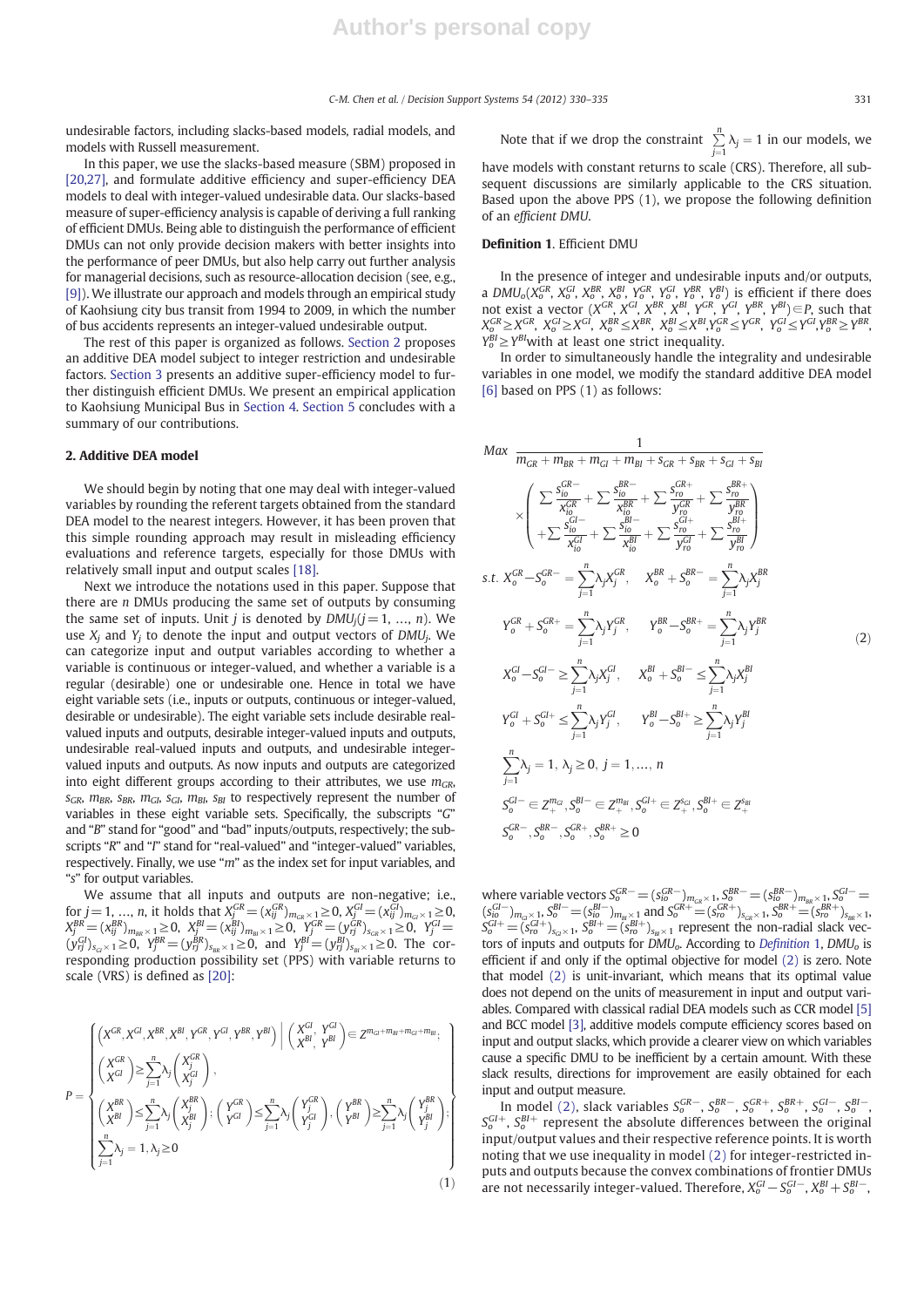$Y_o^{GI}+S_o^{GI+}$ , and  $Y_o^{BI}-S_o^{BI+}$ , the reference targets for integer factors, may or may not be equal to their projections on the efficient frontier, but must be dominated by their convex combinations of frontier DMUs.

As in the standard additive DEA model, however, efficiency scores obtained from model (2) can take values larger than one. To obtain an efficiency score between zero and one, we use a posteriori efficiency measure based upon the optimal solution to the additive model (2). Specifically, let  $(\lambda_j^*;S^{GR-^*}_{o},S^{BR-^*}_{o},S^{GR+^*}_{o},S^{BR+^*}_{o},S^{GI-^*}_{o},S^{BI-^*}_{o},S^{GI+^*}_{o},$  $S_0^{BI + *}$ ) be an optimal solution to model (2). We use the slacks-based measure (SBM) as the *additive efficiency* for  $DMU<sub>o</sub>$ , which can then be computed through formula (3) [20,27]:

$$
\rho_{o}^{*} = \frac{1 - \frac{1}{m_{GR} + m_{GI} + s_{BR} + s_{BI}} \left( \sum \frac{s_{io}^{GR-*}}{x_{io}^{GR}} + \sum \frac{s_{io}^{GR-*}}{x_{io}^{GR}} + \sum \frac{s_{no}^{BR-*}}{y_{ro}^{R R}} + \sum \frac{s_{no}^{Rt-*}}{y_{ro}^{R R}} \right)}{1 + \frac{1}{s_{GR} + s_{GI} + m_{BR} + m_{BI}} \left( \sum \frac{s_{io}^{GR+*}}{y_{ro}^{GR}} + \sum \frac{s_{io}^{GR-*}}{y_{ro}^{GR}} + \sum \frac{s_{io}^{BR-*}}{x_{io}^{R R}} + \sum \frac{s_{io}^{Rt-*}}{x_{io}^{R R}} \right)}
$$
(3)

In DEA literature, similar posterior efficiency indices have been developed in an attempt to incorporate slacks after a radial DEA score is obtained. Refer to [8,28] for examples.

Since we get  $X^{GR}_o \geq S^{GR-^*}_o$ ,  $Y^{BR}_o \geq S^{BR+^*}_o$ ,  $X^{GI}_o \geq S^{GI-^*}_o$ ,  $Y^{BI}_o \geq S^{BI+^*}_o$ according to the constraints from model (2), it is easily proved that  $\left(\sum \frac{S_B^{GR-*}}{X_B^{GR}}+\sum \frac{S_B^{R++}}{Y_B^{RG}}+\sum \frac{S_B^{Gl}+*}{X_B^{G}}\right)$  is non-negative but no greater than  $(m_{GR}+m_{GI}+s_{BR}+s_{BI})$ . Thus the numerator of  $\rho_o^*$  in Eq. (3) ranges between zero and one, while its denominator is no less than one. Therefore, it is true that the value of  $\rho_0^*$  falls between zero and one ( $0 \le \rho_0^* \le 1$ ), and it is strictly decreasing with respect to input and output slacks. A larger efficiency value indicates that the DMU is closer to the efficient frontier and therefore has a better performance. Following Definition 1, DMU<sub>o</sub> is efficient if and only if  $\rho_o^* = 1$ , i.e., all the optimal slacks in model (2) are zero.

For an inefficient  $DMU_0$  with  $\rho_0^*$  < 1, its performance can be improved to reach, or get as close as possible to, the efficient frontier by removing the excesses in desirable inputs and undesirable outputs, and by augmenting the shortfalls in desirable outputs and undesirable inputs through the following projections:  $X_o^{GR*} = X_o^{GR} - S_o^{GR-*}$ ,  $X_0^{BR^*} = X_0^{BR} + S_0^{BR}$ <sup>-\*</sup>,  $X_0^{GI^*} = X_0^{GI} - S_0^{GI^{-*}}$ ,  $X_0^{BI^*} = X_0^{BI} + S_0^{BI-}$ <sup>\*</sup>,  $Y_0^{GR^*} = Y_0^{GR} + Y_0^{GR}$  $S_0^{GR + *}, Y_0^{BR *}=Y_0^{BR}-S_0^{BR + *}, Y_0^{GI *}=Y_0^{GI}+S_0^{GI + *}, Y_0^{BI *}=Y_0^{BI}-S_0^{BI + *}.$ Note that in formulas (3) and (4),  $R_i^{GR-} = \max_{i} \left\{ x_{ij}^{GR} \right\}, R_i^{GI-} =$ 

 $\max_{i,j} \left\{ x_{ij}^{GI} \right\}, \quad R_i^{BR-} = \max_{i,j} \left\{ x_{ij}^{BR} \right\}, \quad R_i^{BI-} = \max_{i,j} \left\{ x_{ij}^{BI} \right\}, \quad R_r^{GR+} = \max_{j} \left\{ x_{ij}^{BI} \right\}.$  $\left\{\begin{array}{c} y_{rj}^{GR} \end{array}\right\}, \quad R_r^{GI+} = \max_j \left\{\begin{array}{c} y_{rj}^{GI} \end{array}\right\}, \quad R_r^{BR+} = \max_j \left\{\begin{array}{c} y_{rj}^{BR} \end{array}\right\} \quad \text{and} \quad R_r^{BI+} = \max_j \left\{\begin{array}{c} y_{rj}^{BI+} \end{array}\right\}.$  $\left\{y_{rj}^{BI}\right\}$ , can be used instead of  $x_{io}^{GR}, x_{io}^{GI}, x_{io}^{BR}, x_{io}^{BI}, y_{ro}^{GR}, y_{ro}^{GI}, y_{ro}^{BR}$  and  $y_{ro}^{BI}$ , respectively. In that way, the positivity (non-zero) requirement on the concerning inputs and outputs can be dropped.

# 3. Additive super-efficiency model

In empirical applications of DEA, one may face the problem of having a high proportion of efficient DMUs in the results (see [1] for a related discussion). This can be fairly problematic as many decisionmakings rely on a complete ranking of all DMUs. In this section we develop a super-efficiency model to discriminate DMUs that are efficient in model (2). The idea of super-efficiency was first introduced by Andersen and Petersen [2], which was further extended into the slacks-based measure by Tone [26].

Our super-efficiency measure is developed based upon the slacksbased measure, which considers input/output slacks. Suppose  $DMU<sub>o</sub>$ is additively efficient. To obtain its super-efficiency score, we cannot simply modify additive model (2) by removing  $DMU<sub>o</sub>$  from the reference set, as was done in the conventional super-efficiency model in [2]. If we do that, the resulting model may not have a feasible solution [12]. Therefore, for an additively efficient  $DMU<sub>o</sub>$ , we propose the following unit-invariant super-efficiency model:

Min 
$$
\frac{1}{m_{GR} + m_{BR} + m_{GI} + m_{BI} + s_{GR} + s_{BR} + s_{GI} + s_{BI}}
$$
  
\n
$$
\times \left( \sum \frac{t_{io}^{GR-}}{x_{io}^{GR}} + \sum \frac{t_{io}^{BR-}}{x_{io}^{Ra}} + \sum \frac{t_{io}^{GR+}}{y_{ro}^{GR}} + \sum \frac{t_{ro}^{BR+}}{y_{ro}^{Ra}} \right)
$$
\n
$$
+ \sum \frac{t_{io}^{GI-}}{x_{io}^{GI}} + \sum \frac{t_{io}^{BI-}}{x_{io}^{BI}} + \sum \frac{t_{ro}^{GI+}}{y_{ro}^{GI}} + \sum \frac{t_{ro}^{BI+}}{y_{ro}^{H}} \right)
$$
\ns.t.  $X_{o}^{GR} + T_{o}^{GR-} \ge \sum_{j=1, j\neq o}^{n} \lambda_{j} X_{j}^{GR}, \quad X_{o}^{BR} - T_{o}^{BR-} \le \sum_{j=1, j\neq o}^{n} \lambda_{j} X_{j}^{BR}$   
\n
$$
Y_{o}^{GR} - T_{o}^{GR+} \le \sum_{j=1, j\neq o}^{n} \lambda_{j} Y_{j}^{GR}, \quad Y_{o}^{BR} + T_{o}^{BR-} \ge \sum_{j=1, j\neq o}^{n} \lambda_{j} Y_{j}^{BR}
$$
\n
$$
X_{o}^{GI} + T_{o}^{GI-} \ge \sum_{j=1, j\neq o}^{n} \lambda_{j} X_{j}^{GI}, \quad X_{o}^{BI} - T_{o}^{BI-} \le \sum_{j=1, j\neq o}^{n} \lambda_{j} X_{j}^{BI}
$$
\n
$$
Y_{o}^{GI} - T_{o}^{GI+} \le \sum_{j=1, j\neq o}^{n} \lambda_{j} Y_{j}^{GI}, \quad Y_{o}^{BI} + T_{o}^{BI+} \ge \sum_{j=1, j\neq o}^{n} \lambda_{j} Y_{j}^{BI}
$$
\n
$$
\sum_{j=1, j\neq o}^{n} \lambda_{j} = 1, \lambda_{j} \ge 0, j = 1, ..., n, j \neq o
$$
\n
$$
T_{o}^{BR-} \le X_{o}^{BR}, T_{o}^{GR+} \le Y_{o}^{GR}, T
$$

Here the variable vectors  $T_o^{GR-} = (t_{io}^{GR-})_{m_{GR} \times 1}$ ,  $T_o^{BR-} = (t_{io}^{BR-})_{m_{BR} \times 1}$  $T_0^{GI-} = (t_{io}^{GI-})_{m_{GI} \times 1}$ ,  $T_0^{BI-} = (t_{io}^{BI-})_{m_{BI} \times 1}$  and  $T_0^{GR+} = (t_{ro}^{GR+})_{s_{GR} \times 1}$ ,  $T_0^{BR+} =$  $(t_{ro}^{BR+})_{s_{BR}\times 1}$ ,  $T_{o}^{GI+} = (t_{ro}^{GI+})_{s_{GI}\times 1}$ ,  $T_{o}^{BI+} = (t_{ro}^{BI+})_{s_{BI}\times 1}$  represent the nonradial slack vectors of inputs and outputs with respect to  $DMU<sub>o</sub>'s$ super-efficiency.

In model  $(4)$ , we remove  $DMU<sub>o</sub>$  from the reference set of model  $(2)$ . In addition, we modify the constraints and objective of model (2). In super-efficiency model (4), the reference set for the DMU under evaluation is constructed by all DMUs other than the evaluated DMU itself. The mathematical reason for choosing to solve a minimization problem instead of a maximization one is that the optimal value to the maximization problem is unbounded. In terms of efficiency measurement, we are trying to determine the minimal absolute changes in inputs and outputs that could render the super-efficient DMU on par with other DMUs on the efficient frontier. Solving a maximization

Table 1

Kaohsiung City Bus data from 1994 to 2009.

| Year | Inputs   |           |                                 | Outputs                 |            |                            |  |
|------|----------|-----------|---------------------------------|-------------------------|------------|----------------------------|--|
|      | Vehicles | Employees | Fuel<br>consumption<br>(liters) | Mileage<br>(kilometers) | Passengers | Accidents<br>(undesirable) |  |
|      | Integer  | Integer   | Continuous                      | Continuous              | Integer    | Integer                    |  |
| 1994 | 403      | 1120      | 5,331,608                       | 18,363,085              | 31,277,605 | 154                        |  |
| 1995 | 411      | 1125      | 5.883.209                       | 19,695,025              | 30,840,680 | 127                        |  |
| 1996 | 420      | 1112      | 5.940.485                       | 19.028.804              | 30.586.165 | 152                        |  |
| 1997 | 452      | 1121      | 6,626,290                       | 20.103.803              | 33,175,128 | 140                        |  |
| 1998 | 495      | 1126      | 8,154,603                       | 21,189,140              | 36,092,750 | 194                        |  |
| 1999 | 473      | 1146      | 8,502,509                       | 21,136,856              | 37,271,623 | 175                        |  |
| 2000 | 472      | 1087      | 9,031,125                       | 21,770,235              | 38,828,087 | 161                        |  |
| 2001 | 454      | 1132      | 8,788,094                       | 20,801,147              | 39,107,870 | 142                        |  |
| 2002 | 432      | 1108      | 9.157.097                       | 21.698.043              | 38.143.325 | 180                        |  |
| 2003 | 427      | 1045      | 8,868,206                       | 21,051,481              | 33,723,130 | 171                        |  |
| 2004 | 438      | 979       | 8,398,829                       | 20,114,530              | 32,698,925 | 159                        |  |
| 2005 | 450      | 923       | 9,083,108                       | 22,023,502              | 32,641,359 | 232                        |  |
| 2006 | 435      | 851       | 7,470,562                       | 17,400,575              | 29,972,388 | 150                        |  |
| 2007 | 424      | 869       | 7,188,360                       | 17,101,044              | 28,763,740 | 147                        |  |
| 2008 | 420      | 829       | 6,665,653                       | 16,937,531              | 25,005,947 | 118                        |  |
| 2009 | 474      | 879       | 6,489,033                       | 17,681,062              | 22,596,922 | 123                        |  |
| Avg. | 442.5    | 1028.25   | 7,598,673                       | 19,755,992              | 32,545,353 | 157.81                     |  |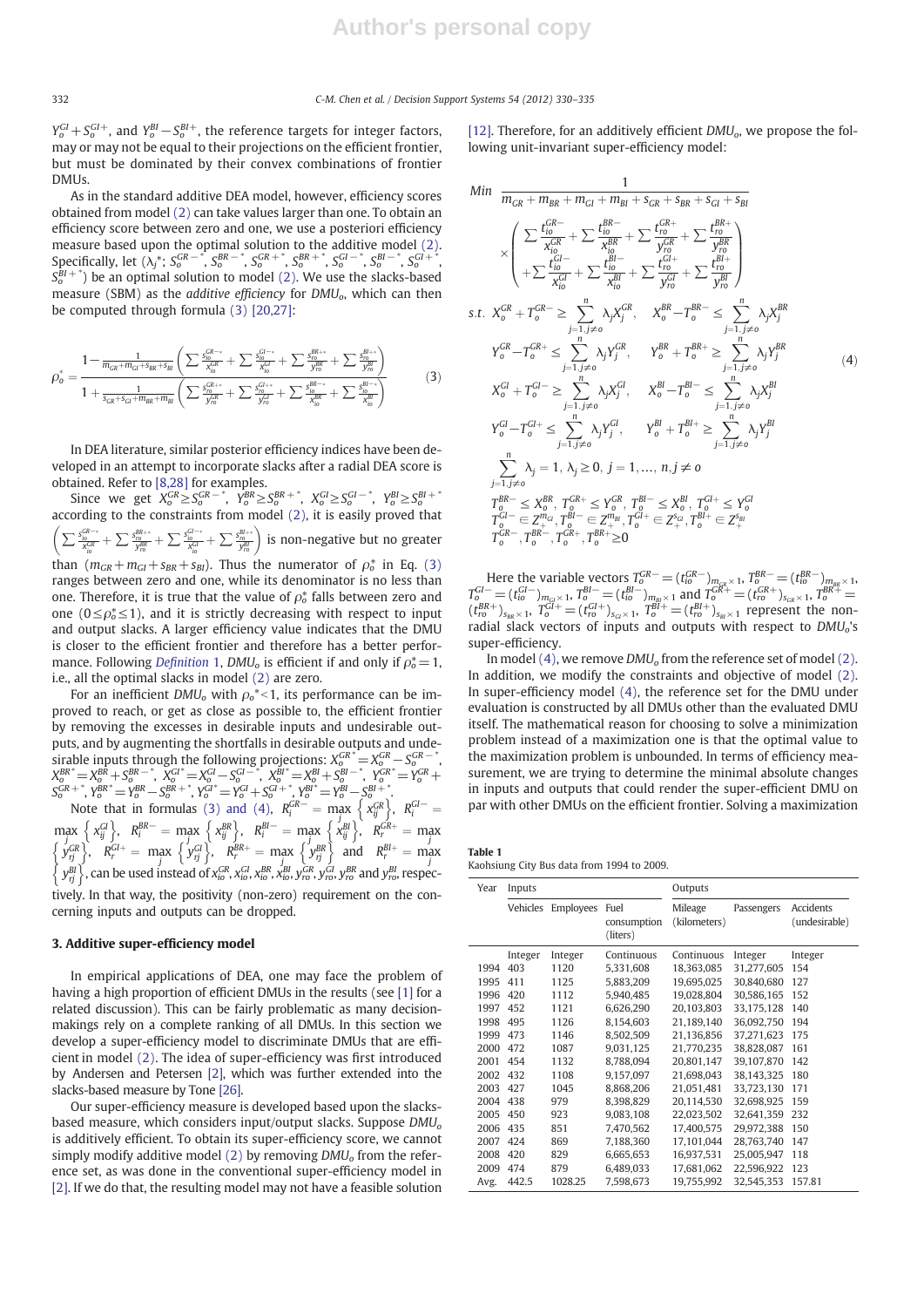#### C-M. Chen et al. / Decision Support Systems 54 (2012) 330–335 333

| Table 2                                                                |  |
|------------------------------------------------------------------------|--|
| Efficiency and slack results for Kaohsiung City Bus from 1994 to 2009. |  |

| Year | Additive<br>efficiency | Inputs                |                           |               | Outputs        |                |                         |  |
|------|------------------------|-----------------------|---------------------------|---------------|----------------|----------------|-------------------------|--|
|      |                        | Vehicles<br>Employees |                           | Fuel (liters) | Mileage (km)   | Passengers     | Accidents (undesirable) |  |
|      |                        | $s_1^{GI-}$           | $s_2$ <sub>GI</sub> $-$ * | $s_1^{GR-}$ * | $S_1^{GR + *}$ | $s_1^{GI + *}$ | $s_1^{BI + }$           |  |
| 1994 |                        |                       |                           | $\Omega$      | $\Omega$       | $\Omega$       |                         |  |
| 1995 |                        |                       |                           |               |                |                |                         |  |
| 1996 | 0.9397                 |                       |                           | 31,134.336    | 526,403.019    | 6055           | 25                      |  |
| 1997 |                        |                       |                           |               |                | 0              |                         |  |
| 1998 | 0.9132                 | 40                    | 28                        | 5709.377      |                | 482,350        | 42                      |  |
| 1999 | 0.9415                 | 17                    | 41                        | 163,473.247   |                |                | 25                      |  |
| 2000 |                        |                       |                           |               |                |                |                         |  |
| 2001 |                        |                       |                           |               |                |                |                         |  |
| 2002 |                        |                       |                           |               |                |                |                         |  |
| 2003 |                        |                       |                           |               |                |                |                         |  |
| 2004 |                        |                       |                           |               |                |                |                         |  |
| 2005 |                        |                       |                           |               |                |                |                         |  |
| 2006 |                        |                       |                           |               |                |                |                         |  |
| 2007 |                        |                       |                           |               |                |                |                         |  |
| 2008 |                        |                       |                           |               |                |                |                         |  |
| 2009 |                        |                       |                           |               |                |                |                         |  |

problem in this case obviously makes no sense, as we would project the super-efficient DMU to an infinitely inefficient point, which corresponds to an unbounded optimal value to the optimization problem. Different from model (2), in model (4) the desirable inputs and undesirable outputs are increased, while the desirable outputs and undesirable inputs are reduced, so that the evaluated DMU can be projected optimally close to the frontier constructed by the remaining DMUs. A set of constraints are imposed on slack vectors to ensure that they are not only non-negative themselves, but also make the reference targets after projection non-negative values.

Several studies [7,23] have pointed out that, standard radial superefficiency models with VRS will become infeasible, if all possible convex combinations of any output  $r$  ( $r = 1, ..., s$ ) of the remaining DMUs are strictly smaller than the rth output of the evaluated DMU. However, our newly-developed additive super-efficiency model (4) overcomes this infeasibility issue, by using slacks to scale up the inputs (or undesirable outputs) and scale down the outputs (or undesirable inputs) of the DMU under evaluation. See also [13] for a relevant discussion on the feasibility issue.

Besides further differentiating efficient DMUs, additive superefficiency models help in determining the maximum allowable increase in each desirable input or undesirable output, as well as the maximum allowable decrease in each desirable output or undesirable input, given that the efficient status of an efficient DMU remains unchanged. Specifically, denote  $(\lambda_j^*, j \neq o; T_{io}^{GI-*}, T_{io}^{BI-*}, T_{ro}^{GI+*}, T_{ro}^{BI+*},$  $T_{io}^{GR-{*}}$ ,  $T_{io}^{BR-{*}}$ ,  $T_{ro}^{GR+*}$ ,  $T_{ro}^{BR+*}$ ) as an optimal solution to model (4).

Following the definition proposed in [12], we define

$$
\delta_{o}^{*} = \frac{\frac{1}{m_{GR} + m_{GI} + s_{BH} + s_{BI}} \left( \sum \frac{x_{io}^{GR} + t_{io}^{GR-*}}{x_{io}^{GR}} + \sum \frac{x_{io}^{GI} + t_{io}^{GI-*}}{x_{io}^{IG}} + \sum \frac{y_{ro}^{BR} + t_{io}^{BR-*}}{y_{ro}^{IR}} + \sum \frac{y_{ro}^{BI} + t_{io}^{BI'*}}{y_{ro}^{IR}} \right)}{\frac{1}{s_{GR} + s_{GI} + m_{BR} + m_{BI}} \left( \sum \frac{y_{ro}^{GR} - t_{io}^{GR-*}}{y_{ro}^{GR}} + \sum \frac{y_{ro}^{RI} - t_{io}^{GI-*}}{y_{ro}^{GI}} + \sum \frac{x_{io}^{BR} - t_{io}^{BR-*}}{x_{io}^{RR}} + \sum \frac{x_{io}^{RI} - t_{io}^{BI'*}}{x_{io}^{RI}} \right)} \tag{5}
$$

as the *additive super-efficiency* for  $DMU<sub>o</sub>$ . It is obvious that  $\delta^*_{o}$  values no less than one ( $\delta_0^* \geq 1$ ), and increases monotonically in both input and output slacks, thus a greater score represents a superior performance compared with other efficient DMUs.

# 4. Application to Kaohsiung Municipal Bus Company

In this section we apply the proposed additive integer DEA models to evaluate efficiency for the city bus company of Kaohsiung city in Taiwan from 1994 to 2009. Our data is compiled from the on-line version of Kaohsiung City Transportation Annual Report.<sup>1</sup> In this application we consider three input measures: the number of vehicles in operation, staff members, and the fuel consumption in liters. Among them, the number of operating vehicles and staff members are both restricted to non-negative integers. For outputs, we consider the mileage in kilometers, the number of passengers (integer), and finally the number of accidents, which we treat as an undesirable integer output. The data are tabulated in Table 1.

We should note that operating costs are an important input factor to consider, but we did not include the cost variable in our application for the following reasons. The operating costs for a bus company mainly consist of costs of labor, vehicle maintenance, fuel consumption, which have been captured by our current input variables. Other expenses, such as office rental costs and general overhead, can be considered as indirect fixed costs and are not directly related to the provision of bus services. On the side of outputs, the variables "mileage" and "the number of passengers" represent distinct constructs. "Mileage" from a social point of view represents the pervasiveness and availability of the bus services and is expected to be maximized. "The number of passengers", on the other hand, represents the effectiveness of the bus services provided. For example, a bus can travel extensively but only transports a few passengers due to an inappropriate design of the bus route and timing.

In this application, we view each observation from 1994 to 2009 as an independent decision-making unit (DMU). We first apply model (2) to the data set to obtain the additive efficiency score for each year. Table 2 presents the resultant efficiency scores and slacks.

Table 2 shows that only three (Year 1996, 1998 and 1999) out of the total sixteen DMUs are inefficient (with an efficiency score 0.9397, 0.9132 and 0.9415, respectively), whereas all the other thirteen DMUs are additively efficient. Therefore for this application, the results from the additive efficiency model (2) are not too helpful in that thirteen out of sixteen DMUs are considered commensurate in their performance. The reason that a high proportion of DMUs are efficient is probably due to the fact that the number of DMUs is not large compared with the total number of input and output variables [14] Therefore, we turn to the super-efficiency model (4) to further discriminate the performance of the thirteen efficient DMUs.

Table 3 reports the super-efficiency scores, the optimal slacks, and the resulting rankings for all DMUs. With the additive super-efficiency model, we are able to distinguish the performance of all thirteen

<sup>1</sup> Source: http://www.tbkc.gov.tw (in Chinese).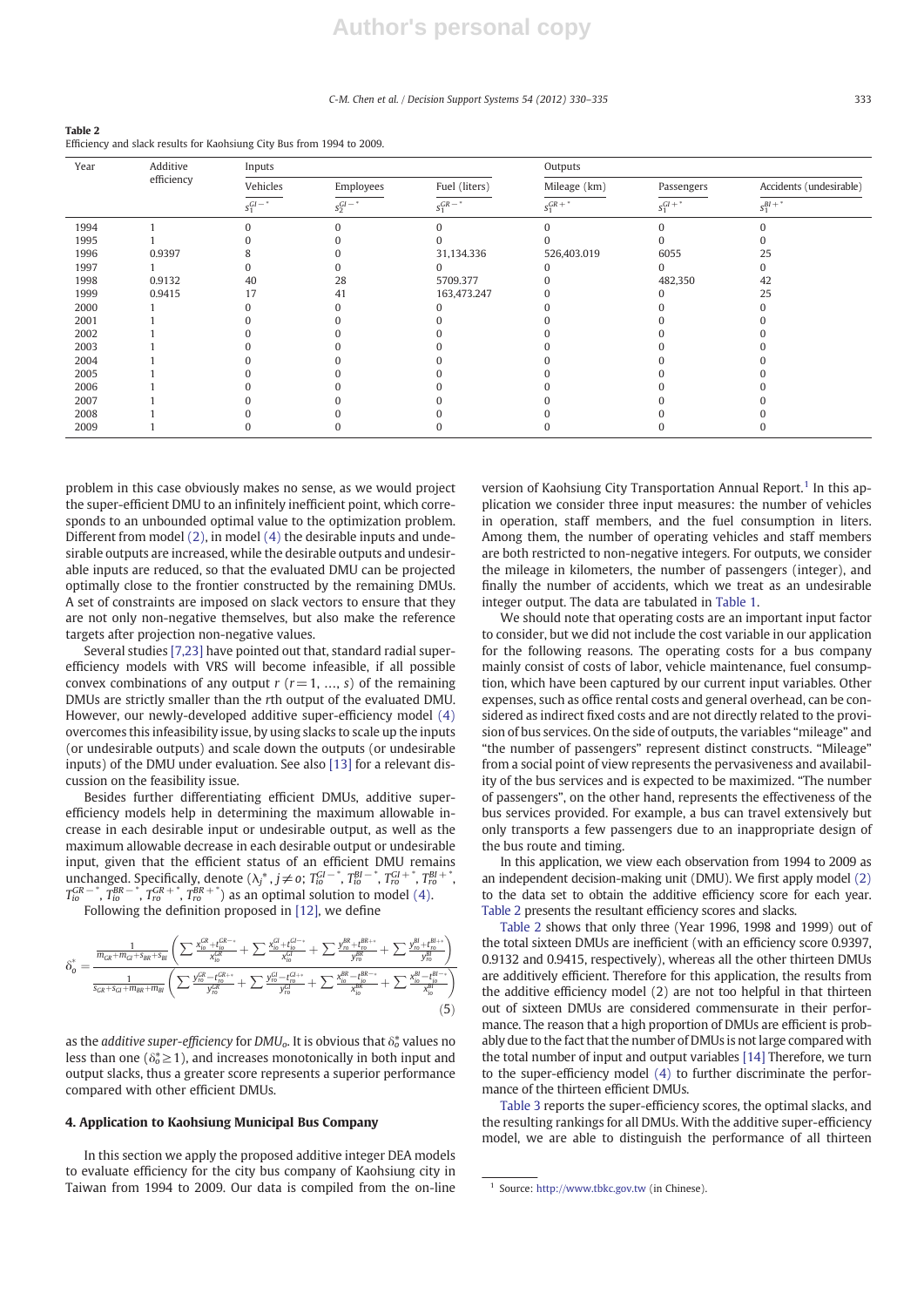#### 334 C-M. Chen et al. / Decision Support Systems 54 (2012) 330–335

| Table 3                                                                     |  |
|-----------------------------------------------------------------------------|--|
| Additive super-efficiency results for Kaohsiung City Bus from 1994 to 2009. |  |

| Year | Super-efficiency | Rank | Inputs                               |              | Outputs       |                |              |                         |
|------|------------------|------|--------------------------------------|--------------|---------------|----------------|--------------|-------------------------|
|      |                  |      | Vehicles                             | Employees    | Fuel (liters) | Mileage (km)   | Passengers   | Accidents (undesirable) |
|      |                  |      | $t_1$ <sup><math>GI - *</math></sup> | $t_2^{GI-*}$ | $t_1^{GR-}$   | $t_1^{GR + *}$ | $t_1^{GI++}$ | $t_1^{BI + *}$          |
| 1994 | 1.0392           | 5    | 8                                    |              | 551,600.9     | $\Omega$       | 436,925      |                         |
| 1995 | 1.0688           |      |                                      |              |               | 1,051,503.198  | $\Omega$     | 18                      |
| 1996 |                  | 15   |                                      |              |               |                |              |                         |
| 1997 | 1.0042           | 11   |                                      |              |               | 65,055.486     | 171,803      |                         |
| 1998 |                  | 16   |                                      |              |               |                |              |                         |
| 1999 |                  | 14   |                                      |              |               |                |              |                         |
| 2000 | 1.0225           |      |                                      | 33           |               | 520,640.33     | 202,490      |                         |
| 2001 | 1.0602           |      |                                      |              |               | 7481.684       | 4,038,563    |                         |
| 2002 | 1.0273           | 6    | 22                                   |              |               | 613,739.967    |              |                         |
| 2003 | 1.0085           | 10   |                                      |              |               | 304,497.038    |              |                         |
| 2004 | 1.0027           | 13   |                                      |              |               | 108,635.158    |              |                         |
| 2005 | 1.0619           |      |                                      | 53           |               | 1,973,630.172  |              |                         |
| 2006 | 1.0129           |      |                                      | 44           |               |                |              |                         |
| 2007 | 1.0029           | 12   |                                      | $\Omega$     |               |                |              |                         |
| 2008 | 1.0668           |      | 35                                   | 68           |               |                |              |                         |
| 2009 | 1.0108           | 9    | 0                                    | 0            |               | 378,895.058    |              |                         |

efficient DMUs, and therefore now all sixteen DMUs can be completely ranked according to additive efficiency and super-efficiency scores.

The non-zero optimal slacks in Table 3 indicate the maximum allowable increases for the corresponding desirable inputs/undesirable outputs, as well as the maximum allowable decreases for the corresponding desirable outputs, such that these efficient DMUs can remain additively efficient. For example, the additive super-efficiency of Year 2006 is only associated with its number of employees (the only non-zero optimal slack for Year 2006). This indicates that Year 2006 can add 44 more staff members while still remain additively efficient. However, if the staff size for Year 2006 is increased by 45 or more, then it could become inefficient. In addition, Year 1995, which ranks 1st based on super-efficiency, excels in vehicles, travelling mileage, and accidents. In other words, Year 1995 can simultaneously add 8 more vehicles into operation, reduce the travelling mileage by 1051503.198 kilometers, and allow 18 more accidents, without altering its efficiency status.

It is worth noting that among the thirteen additively efficient DMUs, ten (with non-zero  $t_1^{GR-*}$  or  $t_1^{GR+*}$ ) can afford either to increase the fuel consumption or to reduce the travelling mileage but still remain efficient. This implies that in most years during the 16 year period, Kaohsiung City Bus Company operates in a relatively fuel-efficient way. In addition, we note that Years 1995, 2001 and 2008 (with non-zero  $t_1^{BI+\, *}$ ) take the lead in the number of accidents, indicating that in these three years, Kaohsiung City Bus operates in a comparatively safer manner and demonstrates a better accidentcontrol capability.

Moreover, nine of the thirteen additively efficient DMUs (with non-zero  $t_1^{GI-*}$  or  $t_2^{GI-*}$ ) are ahead of other years in utilizing operating vehicles and employees into generating outputs. This result implies that the operating scale for Kaohsiung City Bus in any of these nine years has the capacity to expand without lowering that year's overall performance.

# 5. Conclusion

In practice, it is not uncommon to see production outputs that are undesirable or can only take integer values. Standard DEA models are not able to handle these situations because the models assume that inputs and outputs are both continuous and desirable. Therefore the reference targets indentified through conventional DEA models are likely to be fractional and hence cannot be implemented in practice. This paper proposes additive efficiency and super-efficiency models to cope with integer constraints and undesirable factors, in order to help distinguish the performance of all DMUs.

We illustrate our models by an empirical efficiency evaluation of Kaohsiung City Bus operation spanning from the years 1994 to 2009. Each year's bus operation is viewed as a DMU, which utilizes inputs (both integer- and real-valued) to produce outputs (including an integer-valued undesirable output). All DMUs can be fully differentiated by additive super-efficiency scores. Also, we described some interesting managerial implications from the results obtained from the proposed models. As a final technical note, in this city bus application the number of passengers is modeled as an output measure, which may not be under the direct discretion of the bus company. In the presence of non-discretionary inputs and outputs, it is possible to develop similar additive efficiency and super-efficiency models as according to models (2) and (4) in this paper, simply by deleting the slack vectors from the corresponding constraints. However, if we take non-controllable/non-discretionary measures into consideration, the related super-efficiency model may become infeasible under the VRS assumption.

We also see a wide variety of potential application areas where models developed in this paper can be used. Take health-care providers for example. The numbers of full-time physicians and nurses are good examples of integer-valued inputs, while total operating expenses can be modeled as a regular input that take real values. For outputs, total operating revenue and the number of total medical cases are examples of real-valued and integer-valued desirable outputs, respectively. The numbers of post-surgery deaths and medical malpractices can be modeled as undesirable integer outputs.

#### Acknowledgments

The authors are grateful to the helpful suggestions and comments made by two anonymous reviewers on an earlier version of the paper. Dr. Juan Du would like to thank the support by the National Natural Science Foundation of China (Grant No. 71101108) and China Postdoctoral Science Foundation (Grant No. 20110490696). Professor Huo would like to thank the support by the National Natural Science Foundation of China (Grant No. 70832005).

# References

- [1] N. Adler, L. Friedman, Z. Sinuany-Stern, Review of ranking methods in the data envelopment analysis context, European Journal of Operational Research 140 (2002) 249–265.
- [2] P. Andersen, N.C. Petersen, A procedure for ranking efficient units in data envelopment analysis, Management Science 39 (1993) 1261–1264.
- R.D. Banker, A. Charnes, W.W. Cooper, Some models for estimating technical and scale inefficiencies in data envelopment analysis, Management Science 30 (1984) 1078–1092.